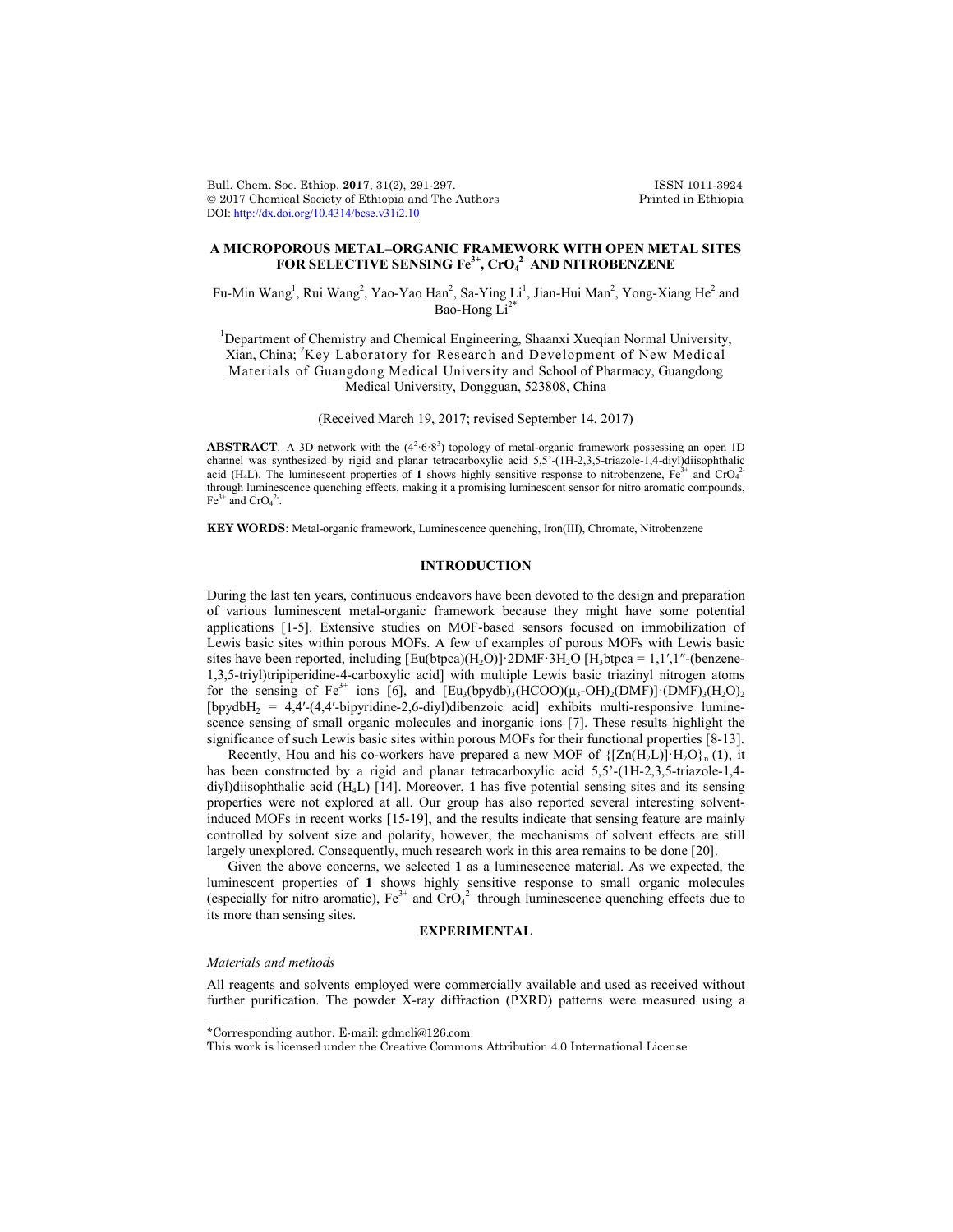#### Fu-Min Wang *et al.*

Bruker D8 advance powder diffractometer at 40 kV and 40 mA for Cu Kα radiation ( $\lambda$  = 1.5418 Å), with a scan speed of 0.2 s/step and a step size of  $0.02^{\circ}$  (2 $\theta$ ).

## *Synthesis of*  $\{[Zn(H_2L)] \cdot H_2O\}_n(1)$

A mixture of H<sub>4</sub>L (19.8 mg, 0.05 mmol) and  $Zn(NO<sub>3</sub>)<sub>2</sub>·4H<sub>2</sub>O$  (18.9 mg, 0.1 mmol) were dissolved in DMF  $(5 \text{ mL})$  in a capped vial, then  $0.1 \text{ mL HNO}_3$  were added into the mixture. The mixture was placed in a capped  $15$  mL vial and heated at  $105\,^{\circ}\text{C}$  for 4 days [15].

## *Sensing method*

The photoluminescence sensing were performed as follows: the photoluminescence properties of **1** were investigated in N,N-dimethylformamide (DMF) emulsions at room temperature using a RF-5301PC spectrofluorophotometer. The **1**@DMF inclusions were prepared by adding 5 mg of **1** powder into 3.00 mL of DMF and then ultrasonic agitation the mixture for 30 min before testing.

## **RESULTS AND DISCUSSION**

**1** shows 3D network possessing an open 1D channel with the free volume of 29.2% (707.6 out of the 2422.7  $\AA^3$  unit cell volume) (Figure 1a-b) [13]. It should be noted that two carboxylate groups have not deprotonated. From the topological view, the whole 3D framework of **1** can be represented as a 4-connected net with  $(4^2 \cdot 6 \cdot 8^3)$  topology. The phase purity of bulky samples was checked by powder X-ray diffraction (PXRD). For compound **1**, the measured PXRD patterns closely match the simulated ones generated from the single crystal X-ray diffraction data (Figure 1c), indicating the pure phase of the products [15].



Figure 1. (a) View of the coordinative environment of metal center, (b) the 3D porous network and (c) the PXRD patterns of as-synthesized sample and its involving in different analytes in this work.

Based on the its structural feature [21], fluorescence detection experiments were carried out with the DMF suspension of **1**, which was carefully explored for sensing metal ions, anions and

Bull. Chem. Soc. Ethiop. **2017**, 31(2)

292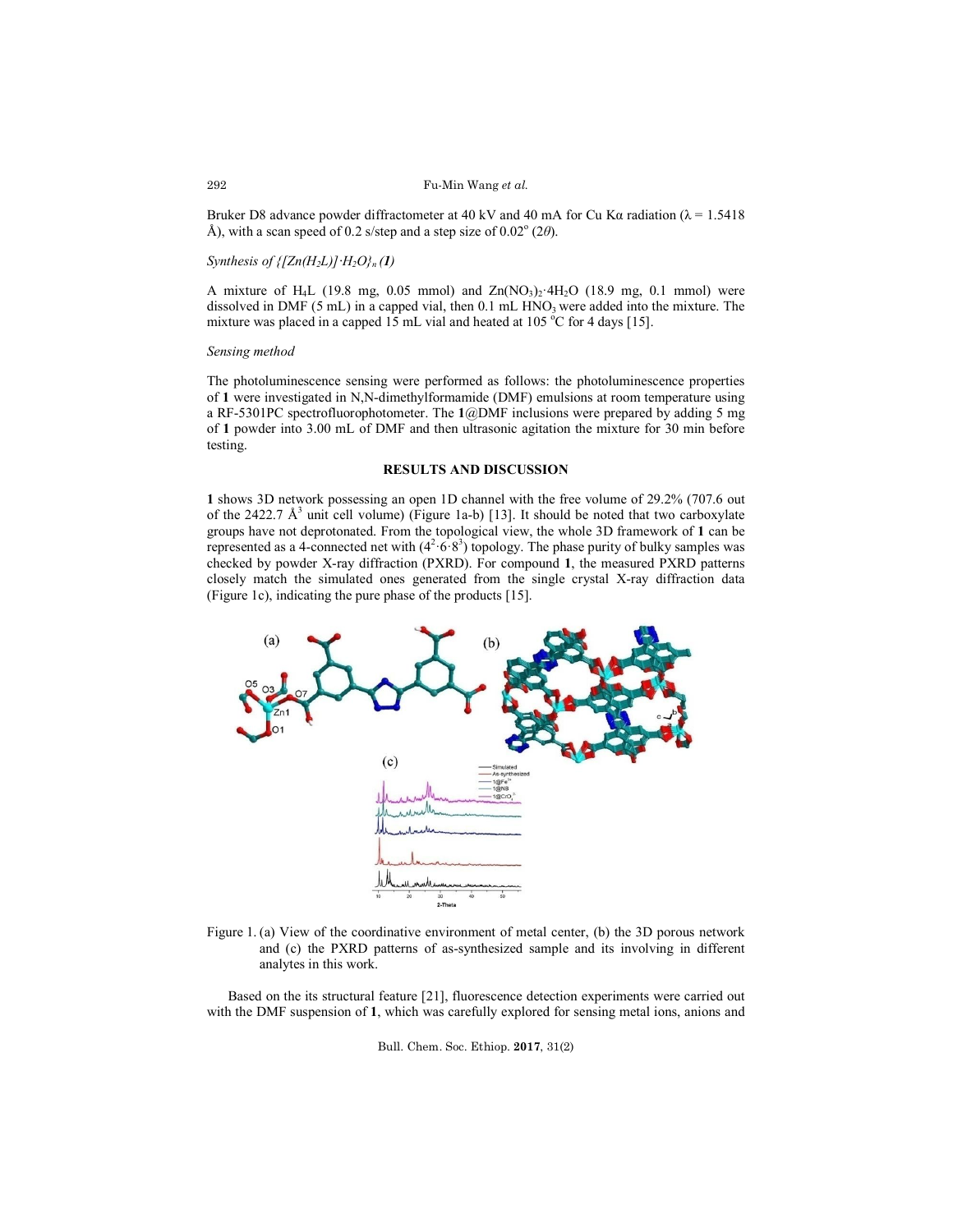small organic molecules. Firstly, to investigate this potential application of **1** for heavy metal ions, 1 were ground and immersed in DMF solutions of  $M(NO<sub>3</sub>)<sub>x</sub> (0.01 mol/L, M = Na<sup>+</sup>, Ag<sup>+</sup>,$  $K^+$ ,  $Ca^{2+}$ ,  $Mg^{2+}$ ,  $Mn^{2+}$ ,  $Pb^{2+}$ ,  $Ni^{2+}$ ,  $Cd^{2+}$ ,  $Al^{3+}$ ,  $Fe^{3+}$  and  $Cu^{2+}$ , respectively) for 24 h, and then oscillated for 30 min using ultrasonic waves to form uniform dispersion suspensions. The luminescent intensities of  $\mathbf 1$  are decreased sharply by  $\mathrm{Fe}^{3+}$  ion, indicating its highly selective sensor  $[22-25]$ . To evaluate the sensing behavior for  $Fe<sup>3+</sup>$  of 1, the titration experiments were applied and the results showed that luminescent intensities were gradually weakened by increasing the concentrations of  $Fe<sup>3+</sup>$  ions (Figure 2b-d). The luminescence titration results can be treated with the Stern-Volmer equation,  $I_0-I/I_0 = 1 + K_{sv}[Q]$ , where  $K_{sv}$  is the quenching constant, and Q is the quencher. The limit of detection (LOD) for  $Fe^{3+}$  was of 15.8 mg/L [25], which is relatively lower compared to reported examples. The results indicate that the different anions have a great influence on the luminescent intensity of **1**.

Furthermore, luminescent sensing for different solvent molecules was also employed carefully. It was found that luminescent intensities of **1** were dependent on the different solvents (Figure 3a). The luminescent intensity of **1** was completely quenched by nitrobenzene (NB) compared to other solvents (Figure 3b). Thus, **1** might be a potential luminescent probe for detection of NB molecule. Meanwhile, NB molecule was added slowly to the suspension of **1** in DMF solution to study the quantitative quenching effect, showing the distinctly gradual decrease of luminescent intensities at low concentrations. The quenching of luminescence intensity of **1** displays a good linear correlation with the increasing of the concentration of NB (from 0 to 150 mg/L). The limit of detection (LOD) for NB is of 20.5 mg/L  $[26]$ .



Figure 2. (a) Emission spectra of **1** in different anions, (b) emission spectra of **1** in different concentrations of  $Fe<sup>3+</sup>$  in DMF, (c) Stern–Volmer plot for the fluorescence quenching of 1 upon the addition of  $Fe^{3+}$ . Inset: Stern–Volmer plot at low  $Fe^{3+}$ concentrations and (d) view of the relationship of luminescent intensities and  $Fe<sup>3+</sup>$  concentration.

Bull. Chem. Soc. Ethiop. **2017**, 31(2)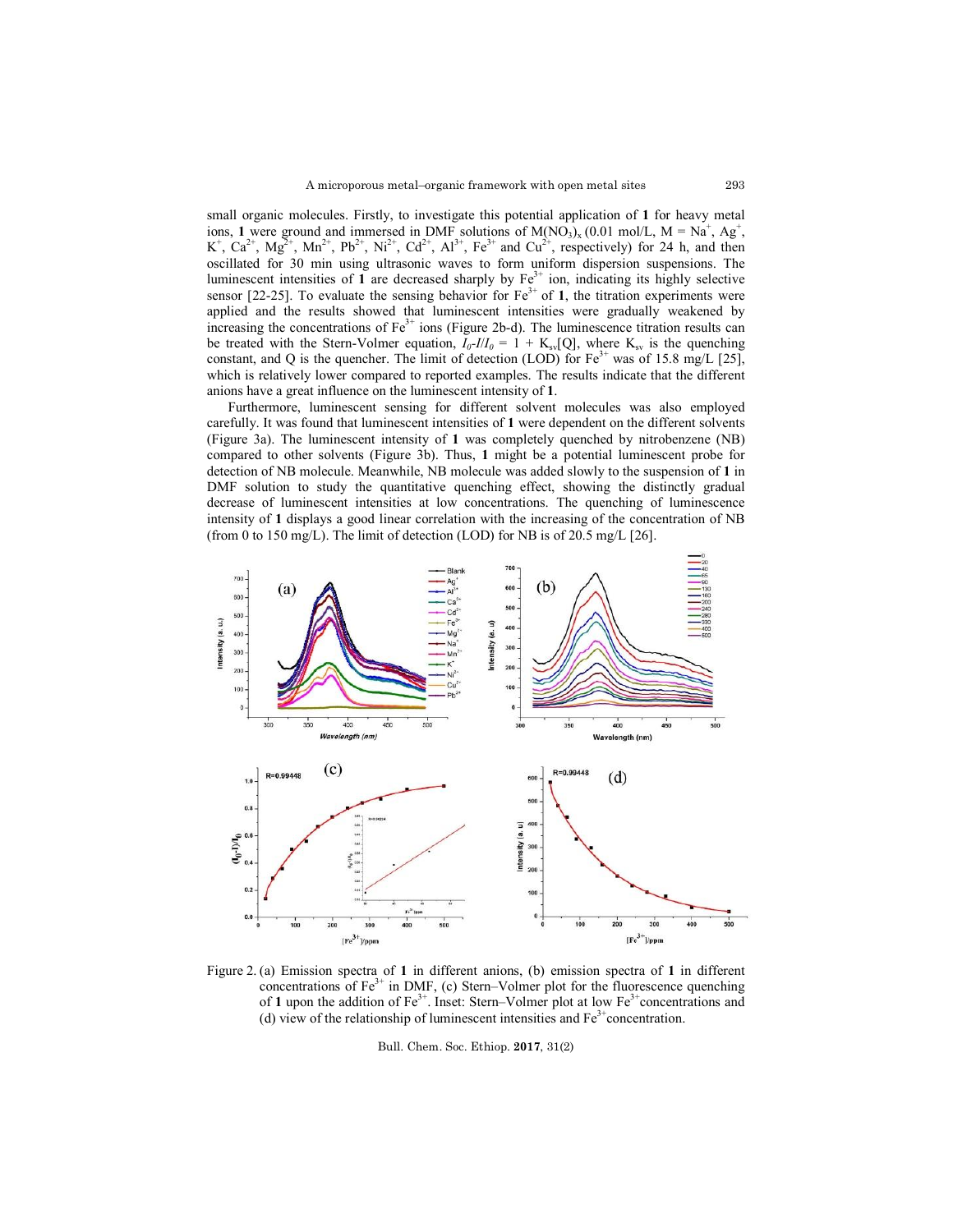Fu-Min Wang *et al.*

Simultaneously, the potential detecting of different anions of **1** was also examined. Similar to the experiments of luminescent sensing for metal ions, we have analyzed luminescence properties of **1** after immersed in different selected anions in DMF solution. The results show that the luminescence intensities are significantly different for solutions containing different anions and only  $CrO<sub>4</sub><sup>2</sup>$  gave significant quenching effect on the fluorescence of **1**, indicating the high selectivity of 1 for the detection and specific recognition of  $CrO<sub>4</sub><sup>2</sup>$  in DMF solution (Figure 4a).  $\text{CrO}_4^2$  as a toxic anion is badly harmful to human health and environment and can be accumulated in the living organisms leading to kinds of serious diseases [27]. To gain a better understanding of the ability of 1 to sense  $\text{CrO}_4^2$ . PL quenching titrations were performed and the result indicated that the luminescent intensities were gradually weakened by increasing the amount of  $CrO<sub>4</sub><sup>2</sup>$  (Figure 4b). The luminescent intensity of **1** is almost completely quenched at a  $CrO<sub>4</sub><sup>2</sup>$  concentration of 500 mg/L. Furthermore, a nonlinear correlation for  $(I<sub>0</sub>-I)/I<sub>0</sub>$  and the concentration of  $CrO<sub>4</sub><sup>2</sup>$  ions was obtained, the S–V curves deviate from the straight line (Figure 4c-d), and this phenomenon suggests that more than one quenching mechanism appear in the process, including dynamic quenching and static quenching [23]. However, the Stern–Volmer plots for CrO<sub>4</sub><sup>2</sup> are nearly linear at low concentrations ( $R^2 = 0.9755$ ) with the K<sub>sv</sub> value of 3.2  $\times 10^4$  M<sup>-1</sup>. It has been reported that the CrO<sub>4</sub><sup>2</sup> ions may compete for the absorption of light with the organic molecules and thus reducing the efficiency of energy transfer from ligand to ions [28]. The powder X-ray diffraction (PXRD) (Figure 1c) patterns and IR indicated possible structural and/or symmetry changes within the crystal structure of **1** upon dispersion in the metal ion solutions, though notably these changes were consistent across all metal solutions, as well as when soaked in  $Cr_2O_7^2$  solutions.



Figure 3. (a) Emission spectra of **1** in different small organic solvents, (b) emission spectra of **1** in different concentrations of NB in DMF, (c) Stern–Volmer plot for the fluorescence quenching of **1** upon the addition of NB. Inset: Stern–Volmer plot at low NB

Bull. Chem. Soc. Ethiop. **2017**, 31(2)

294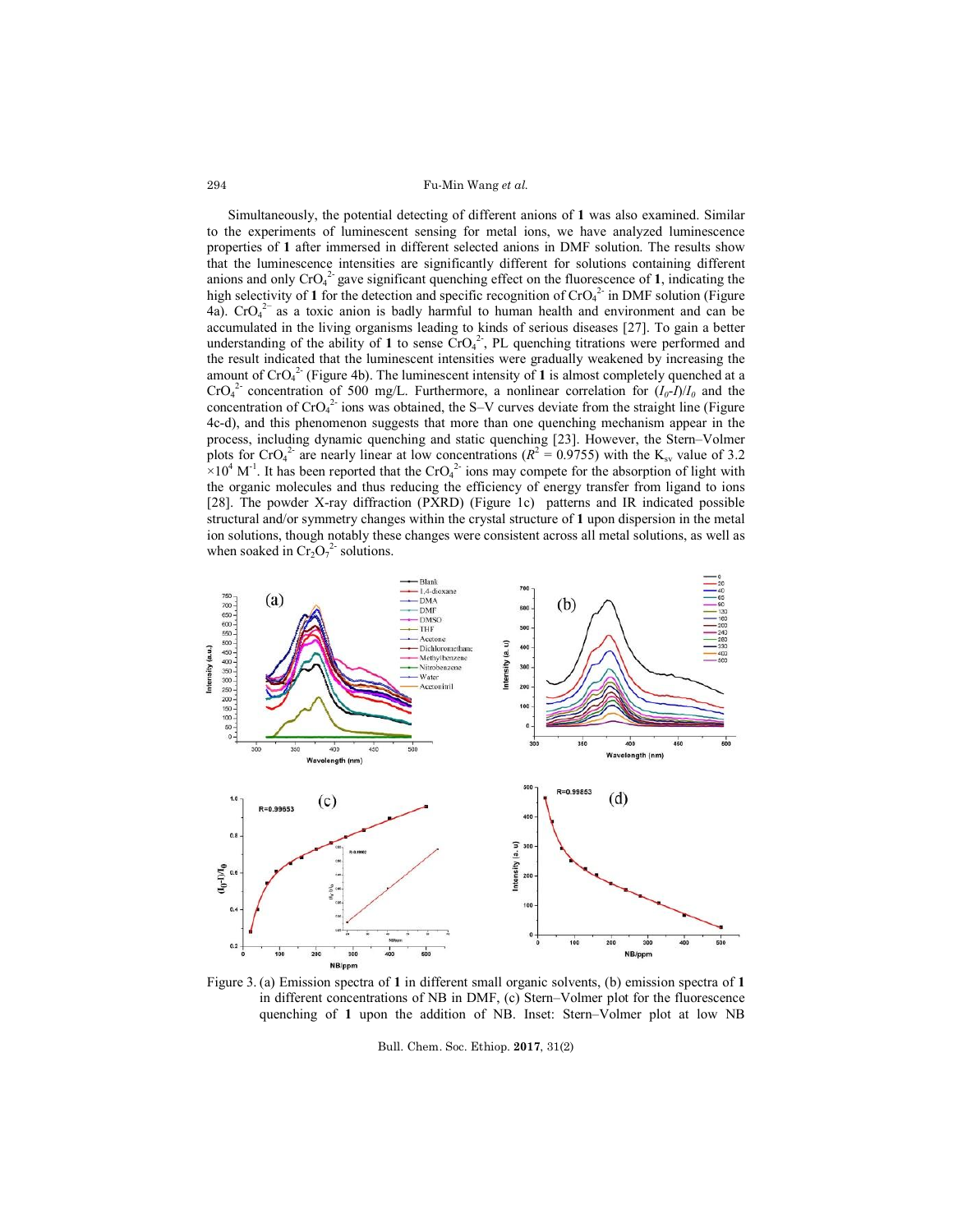

concentrations and (d) view of the relationship of luminescent intensities and NB concentration.

Figure 4. (a) Emission spectra of **1** in different anions, (b) emission spectra of **1** in different concentrations of  $CrO<sub>4</sub><sup>2</sup>$  in DMF, (c) Stern–Volmer plot for the fluorescence quenching of 1 upon the addition of  $CrO<sub>4</sub><sup>2</sup>$ . Inset: Stern–Volmer plot at low  $CrO<sub>4</sub><sup>2</sup>$ concentrations and (d) view of the relationship of luminescent intensities and  $CrO<sub>4</sub><sup>2</sup>$ concentration.

## **CONCLUSION**

This study shows that **1** could be a useful luminescent sensor for metal ions, anions and small organic molecules. In the subsequent study, wide applications of **1** in fluorescence test paper will be investigated. This opens up a way to use MOFs as hosts to build some highly sensitive sensors with multifunctional applications.

#### **ACKNOWLEDGMENTS**

The authors acknowledge Science Foundation funded project of Guangdong Medical University (M2016023) and Innovative Entrepreneurial Training Plan of undergraduates in Guangdong Province (201610571060; 201610571089; 201610571086; 201610571083; 201610571089 and 201610571066) and pecial Funds for Scientific and Technological Innovation of undergraduates in Guangdong Province (pdjh2017b0225) and Shaanxi Xueqian Normal University highlevel talent introduction start-up fund scientific research projects (2014DS020).

Bull. Chem. Soc. Ethiop. **2017**, 31(2)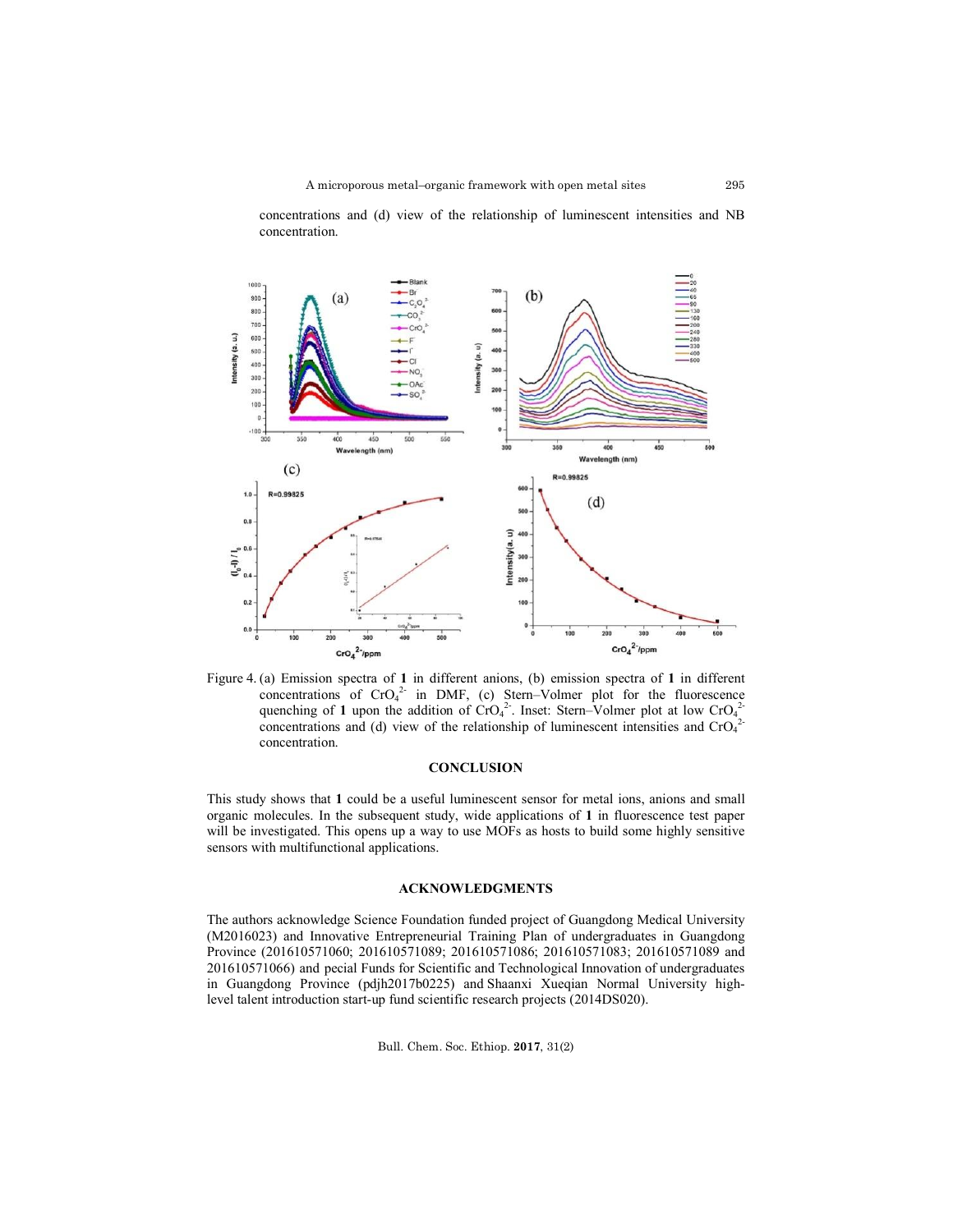## Fu-Min Wang *et al.*

#### **REFERENCES**

- 1. Qin, J.; Bao, S.; Li, P.; Xie, W.; Du, D.; Zhao, L.; Lan, Y.; Su, Z. A stable porous anionic metal-organic framework for luminescence sensing of  $Ln<sup>3+</sup>$  ions and detection of nitrobenzene. *Chem. Asian J.* **2014**, 9, 749-753.
- 2. Cui, Y.; Yue, Y.; Qian, G.; Chen, B. Luminescent functional metal-organic frameworks. *Chem. Rev.***2012**, 112, 1126-1162.
- 3. Shan, X.; Jiang, F.; Yuan, D.; Zhang, H.; Wu, M.; Chen, L.; Wei, J.; Zhang, S.; Pan, J.; Hong, M. A multi-metal-cluster MOF with  $Cu<sub>4</sub>I<sub>4</sub>$  and  $Cu<sub>6</sub>S<sub>6</sub>$  as functional groups exhibiting dual emission with both thermochromic and near-IR character. *Chem. Rev.* **2013**, 4, 1484- 1489.
- 4. Ablet, A.; Li, S.; Cao, W.; Zheng, X.; Wong, W.; Jin, L. Luminescence tuning and whitelight emission of Co-doped Ln-Cd-organic frameworks. *Chem. Asian J.* **2013**, 8, 95-100.
- 5. Wang, J.; Li, M.; Li, D. A dynamic, luminescent and entangled MOF as a qualitative sensor for volatile organic solvents and a quantitative monitor for acetonitrile vapour. *Chem. Sci.* **2013**, 4, 1793-1801.
- 6. Tang, Q.; Liu, S.; Liu, Y.; Miao, J.; Li, S.; Zhang, L.; Shi, Z.; Zheng, Z. Cation sensing by a luminescent metal-organic framework with multiple Lewis basic sites. *Inorg. Chem.* **2013**, 52, 2799-2801.
- 7. Song, X.; Song, S.; Zhao, S.; Hao, Z.; Zhu, M.; Meng, X.; Wu, L.; Zhang, H. Single-crystalto-single-crystal transformation of a europium(III) metal-organic framework producing a multi-responsive luminescent sensor. *Adv. Funct. Mater.* **2014**, 24, 4034-4041.
- 8. Liu, B.; Hou, L.; Wu, W.; Dou, A.; Wang, Y. Highly selective luminescence sensing for  $Cu^{2+}$  ions and selective  $CO_2$  capture in a doubly interpenetrated MOF with Lewis basic pyridyl sites. *Dalton Trans.* **2015**, 44, 4423-4427.
- 9. Liu, J.; Wu, J.; Li, F.; Liu, W.; Li, B.; Wang, J.; Li, Q.; Yadave, R.; Kumar, A. Luminescent sensing from a new Zn(II) metal-organic framework. *RSC Advances* **2016**, 6, 31161-31166.
- 10. Li, B.; Wu, J.; Liu, J.; Gu, C.; Xu, J.; Luo, M.; Yadav, R.; Kumar, A.; Batten, S.R. A luminescent zinc(II) metal-organic framework for selective detection of nitroaromatics,  $Fe<sup>3+</sup>$ and CrO<sub>4</sub><sup>2</sup>: A versatile threefold fluorescent sensor. *ChemPlusChem* **2016**, 81, 885-892.
- 11. Liu, J.; Li, G.; Liu, W.; Li, Q.; Li, B.; Gable, R.W.; Hou, L.; Batten, S.R. Two unusual nanocage-based Ln-MOFs with triazole sites: Highly fluorescent sensing for  $Fe<sup>3+</sup>$  and  $Cr_2O_7^{2.}$ , and selective  $CO_2$  capture. *ChemPlusChem* **2016**, 81, 1299-1304.
- 12. Roushani, M.; Baghelani, Y.M.; Abbasi, S.; Mohammadi, S.Z.; Mavaei, M. Solid phase extraction of trace amounts of zinc and cadmium ions using perlite as a supper sorbent. *Bull. Chem. Soc. Ethiop.* **2016**, 30, 175-184.
- 13. Chen, B.; Wang, L.; Zapata, F.; Qian, G.; Lobkovsky, E.B. A luminescent microporous metal-organic framework for the recognition and sensing of anions. *J. Am. Chem. Soc.* **2008**, 130, 6718-6719.
- 14. Wang, H.; Huang, C.; Han, Y.; Shao, Z.; Hou, H.; Fan, Y. Central-metal exchange, improved catalytic activity, photoluminescence properties of a new family of  $d<sup>10</sup>$ coordination polymers based on the 5,5'-(1H-2,3,5-triazole-1,4-diyl)diisophthalic acid ligand. *Dalton Trans.* **2016**, 45, 7776-7785.
- 15. Esmaielzadeh, S.; Zare, Z.; Azimian, L. Synthesis, physical characterization, antibacterial activity and thermodynamic studies of five coodrdinate cobalt(III) Schiff base complexes. *Bull. Chem. Soc. Ethiop.* **2016**, 30, 209-220.
- 16. Assefa, Z.; Gore, S.B. Structural and spectroscopic studies of 2,9-dimethyl-1,10 phenanthrolinium cation (DPH) with chloride, triflate and gold dicyanide anions. The role of H-bonding in molecular recognition and enhancement of  $\pi$ - $\pi$  stacking. *Bull. Chem. Soc. Ethiop.* **2016**, 30, 231-239.

Bull. Chem. Soc. Ethiop. **2017**, 31(2)